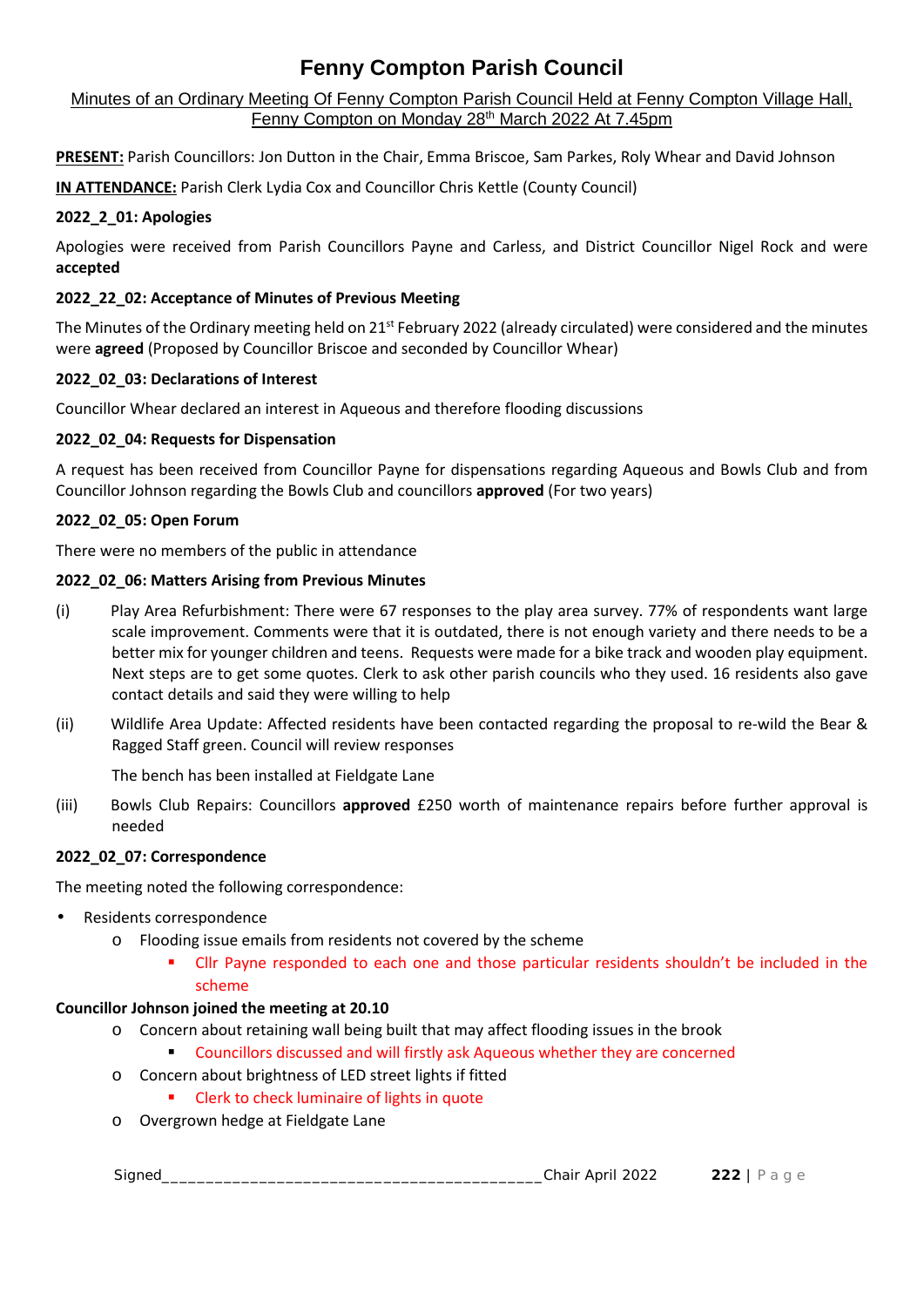# Minutes of an Ordinary Meeting Of Fenny Compton Parish Council Held at Fenny Compton Village Hall, Fenny Compton on Monday 28<sup>th</sup> March 2022 At 7.45pm

- Clerk has contacted Mick Jones to cut down
- Southam Safer Neighbourhood Team Meeting with Clerks 29 March
- Warwickshire Fire & Rescue Service
	- o Advertising for more on call firefighters at Fenny Compton
- Warwickshire and Coventry councils are asking residents to share their thoughts on their local pharmacy services
	- o The survey is open now and closes on **13th March** have your say here
	- o Whether you use a pharmacy or not, your opinion is important to help us understand and deliver a service that meets local needs
	- o Your feedback will support the Pharmaceutical Needs Assessment which will shape pharmacy services across both Coventry and Warwickshire
- New Waste Collection Service What is the 123+ waste collection service?
	- o 1 Food waste collection, every week using a food caddy (a small kitchen caddy for inside the property) and a larger food waste bin to use outside and put out for collection
	- o 2 A recycling collection, every two weeks using a wheeled bin for mixed recycling
	- o 3 A refuse collection, every three weeks using the existing grey wheeled bin
	- $\circ$  + Garden waste collection, every two weeks using the existing green wheeled bin
- Final recommendations for Stratford-on-Avon District Boundary Review
	- o Stratford-on-Avon should be represented by 41 councillors, five more than there are now
	- o Stratford-on-Avon should have 39 wards, three more than there are now
	- o The boundaries of all but two wards should change; Brailes & Compton and Tanworth-in-Arden will stay the same
	- o The commission received 138 submissions during consultation on the draft recommendations. These included district-wide comments from the Council and the Liberal Democrats. The majority of the other submissions focused on specific areas, particularly the proposals in Southam, the north-east of the district, and Alcester
	- o During this consultation period, the Council expressed concern that the commission had not reflected its preference for a uniform pattern of single-member wards for the council. It subsequently passed a resolution to this effect. While they were not persuaded to change the whole premise of the review as it was drawing to a close, they extended the consultation period to allow the Council and others to provide strong evidence that would persuade them to recommend single-member wards where they had recommended two-member wards in draft recommendations
	- o The commission carefully considered all the evidence received, particularly in light of the desire for single member wards for the authority. In some areas, they have been persuaded to move away from their draft recommendations and recommend single member wards. In others, they were not persuaded that such a pattern would provide an effective balance of the statutory criteria and have therefore recommended multimember wards
	- Signed\_\_\_\_\_\_\_\_\_\_\_\_\_\_\_\_\_\_\_\_\_\_\_\_\_\_\_\_\_\_\_\_\_\_\_\_\_\_\_\_\_\_\_Chair April <sup>2022</sup> **<sup>223</sup>** <sup>|</sup> P a g e option that would provide good electoral equality and avoid dividing rural parishes between wards. Havingo There was opposition to the draft recommendations for a two-councillor Bishop's Itchington, Fenny Compton & Napton ward. Local residents, Bishop's Itchington Parish Council, Fenny Compton Parish Council and Napton-on-the-Hill Parish Council argued that the ward was too large, covered too many parishes and linked areas that had little in common. Two comments also criticised the proposal on the grounds that it would split Burton Dassett parish between district wards. The commission considered the possibility of dividing this ward into two. However, they were unable to identify an alternative warding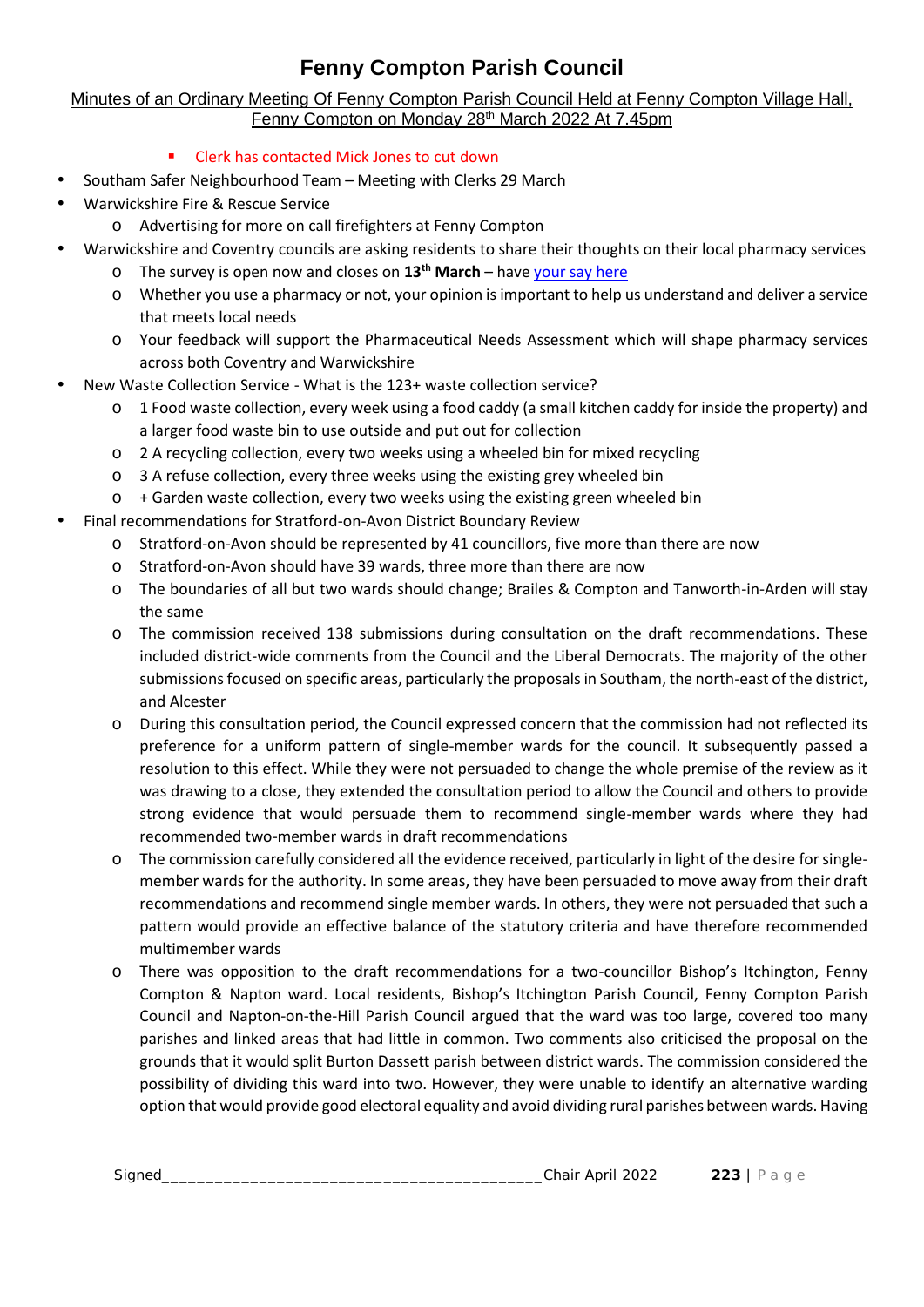# Minutes of an Ordinary Meeting Of Fenny Compton Parish Council Held at Fenny Compton Village Hall, Fenny Compton on Monday 28<sup>th</sup> March 2022 At 7.45pm

regard to this and the warding pattern for the wider area, they concluded there was no alternative pattern that avoids splitting parishes between wards. Furthermore, they were not persuaded that adopting such a warding pattern would reflect community identities or provide for effective and convenient local government

- Stratford-upon-Avon Town Centre Proposals Consultation
	- o Consultation is now open to give feedback on proposals for what Bridge Street, High Street and Union Street in Stratford-upon-Avon could look like in the future
	- o The proposals build on ideas originally set out in Stratford's Neighbourhood Development Plan and on the experience of the temporary measures introduced in the town centre in response to Covid-19 in 2020 to support social distancing
	- o The proposals aim to improve the look and feel of the town centre, make it easier and safer for people to move around on foot or by bicycle, and encourage more people to visit and spend money in the local economy
	- o You can take part in the consultation by following the link below to the online survey where you will also find further information about the proposals www.warwickshire.gov.uk/ask

# **2022\_02\_08: Planning**

(i) The following applications have been received for consideration since the last meeting:

| <b>Reference</b> | <b>Consultation</b><br><b>Expiry Date</b> | Address                                                            | <b>Proposal</b>                                                                                             |
|------------------|-------------------------------------------|--------------------------------------------------------------------|-------------------------------------------------------------------------------------------------------------|
|                  |                                           | 22/00569/FUL 23 Mar 2022 12 Northend Road, Fenny Compton, CV47 2YZ | Proposed single storey side extension with associated works<br>including roof light to north-west elevation |

Between meetings councillors agreed to respond with 'no representation'

- (ii) No decisions have been received since the last meeting
- (iii) Further Updates: 17/02362/FUL Lankett Development. Chair has emailed planning enforcement about the following issues; Residents living in some houses when still working on site, footpath not wide enough and fence too tall. Chair has not yet received a response

# **2022\_02\_09: Financial Administration**

(i) Councillors **approved** the following payments (Proposed by Councillor Briscoe and seconded by Councillor Whear):

| MAR 22 1 SO | Lydia Cox (Salary and Expenses March)           |   | 520.75     |  |
|-------------|-------------------------------------------------|---|------------|--|
| MAR 22 2 SO | SDC (March Pension Contribution)                |   | 127.16     |  |
| MAR 22 3 DD | Utility Warehouse (Sports Pavilion Electricity) |   | 11.64      |  |
| MAR 22 4 DD | Yu Energy (Street lighting)                     | f | 333.15     |  |
| MAR 22 5    | WCC (Annual Street Lighting Maintenance)        | £ | 247.68     |  |
| MAR 22 6    | WaterPlus (Sports Pavilion Water)               |   | 32.90      |  |
| MAR 22 7    | Mick Jones (Village grass cut and maintenance)  | f | 600.00     |  |
| Total       |                                                 |   | £ 1,873.28 |  |

- (ii) Councillors noted the bank balances and bank reconciliations (Appendix A & B) and **agreed** them
- Signed\_\_\_\_\_\_\_\_\_\_\_\_\_\_\_\_\_\_\_\_\_\_\_\_\_\_\_\_\_\_\_\_\_\_\_\_\_\_\_\_\_\_\_Chair April <sup>2022</sup> **<sup>224</sup>** <sup>|</sup> P a g e by the cricket club Clerk to bill. WaterPlus have written to say that they are moving to monthly billing (iii) Finance updates: Clerk noted that January and February street lighting bills have not been received from npower Business. It was previously agreed that the fitting of the cricket club memorial bench would be covered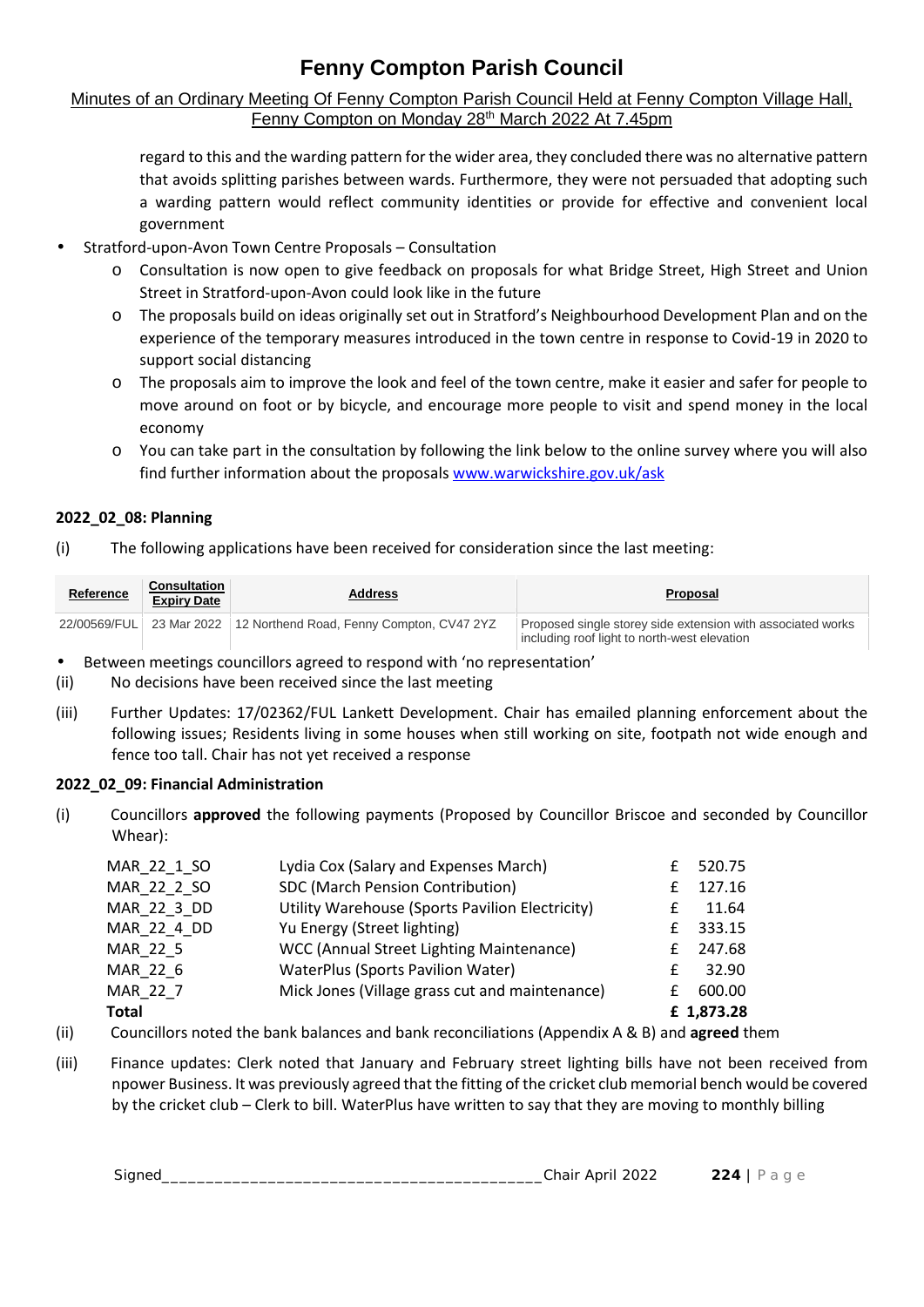Minutes of an Ordinary Meeting Of Fenny Compton Parish Council Held at Fenny Compton Village Hall, Fenny Compton on Monday 28<sup>th</sup> March 2022 At 7.45pm

- (iv) Clerk salary update: In line with the national update, Clerk has received a pay rise and has been back dated to April 2021
- (v) Street Lighting Maintenance Quote: Councillors **approved** the maintenance contract from WCC for 2022/23
- (vi) Street Lighting Upgrade Quotes: Clerk has checked and the Indo lighting quote did not include fitting. It has been decided that getting a separate company to fit would be too onerous and so councillors have decided to not pursue this quote. Clerk is still waiting for a quote from WCC but will seek more quotes
- (vii) Internal Auditor: Councillors **agreed** to use Trevor Gill as Internal auditor again

### **Councillor Kettle joined the meeting at 20.40**

### **2022\_02\_10: District Councillor and County Councillor Reports**

Councillor Rock submitted a report which can be found in Appendix C

Cllr Kettle will raise the issue of the retaining wall with the flooding team at WCC

Compton Locks development – Cllr Kettle has received clarification that there will be two TRO assessments – One for the speed limit on Station road and one for within the development itself. Cllr Kettle will send a copy of this email to the council

### **2022\_02\_11: Updates**

- (i) Flood Prevention At present, 33 properties out of 52 have responded in some way to correspondence about the scheme. Of these 33, 10 are still considering whether to proceed, 18 have expressed their interest with 15 of these requiring a survey via RAB Consultants (the other 3 households have already had a survey undertaken) and 5 Homes/Residents have advised that they do not wish to continue with the scheme, one of whom has already had a survey undertaken. With a couple of exceptions contact has been made with those seen to be at higher risk. Final number will be 35-40 who have been consulted. Uptake has been a little disappointing but everyone has had an opportunity to partake
- (ii) Trees Clerk to contact tree surgeons to proceed with the Tree survey
- (iii) Playing Field and Play Equipment Cllr Whear has inspected the fallen fence and Councillors have **agreed** not to replace as there doesn't appear to be a need. Old fencing will be removed when skip is in place for cricket hut removal

Asbestos signs have been purchased for the sports pavilion

- (iv) Neighbourhood Development Plan The examiner has been appointed. A letter has been received from Lagan Homes in response to NDP consultation
- (v) Allotments No updates
- (vi) Highways Potholes have been filled on Memorial Road. The wall that is being built on Church Street has been inspected and Highways have agreed that it is not encroaching on their land. Clerk will contact Highways to inspect the village footpaths again
- (vii) Street Lighting 3 Dog Lane street light quote still outstanding
- (viii) Traffic No further updates on speed watch
- Signed\_\_\_\_\_\_\_\_\_\_\_\_\_\_\_\_\_\_\_\_\_\_\_\_\_\_\_\_\_\_\_\_\_\_\_\_\_\_\_\_\_\_\_Chair April <sup>2022</sup> **<sup>225</sup>** <sup>|</sup> P a g e (ix) Future Strategy – A meeting was held on  $16<sup>th</sup>$  March to determine the questions that need to be asked of wider community groups. Chair has summarised and circulated to councillors to get feedback. Next steps are to agree meeting dates for wider involvement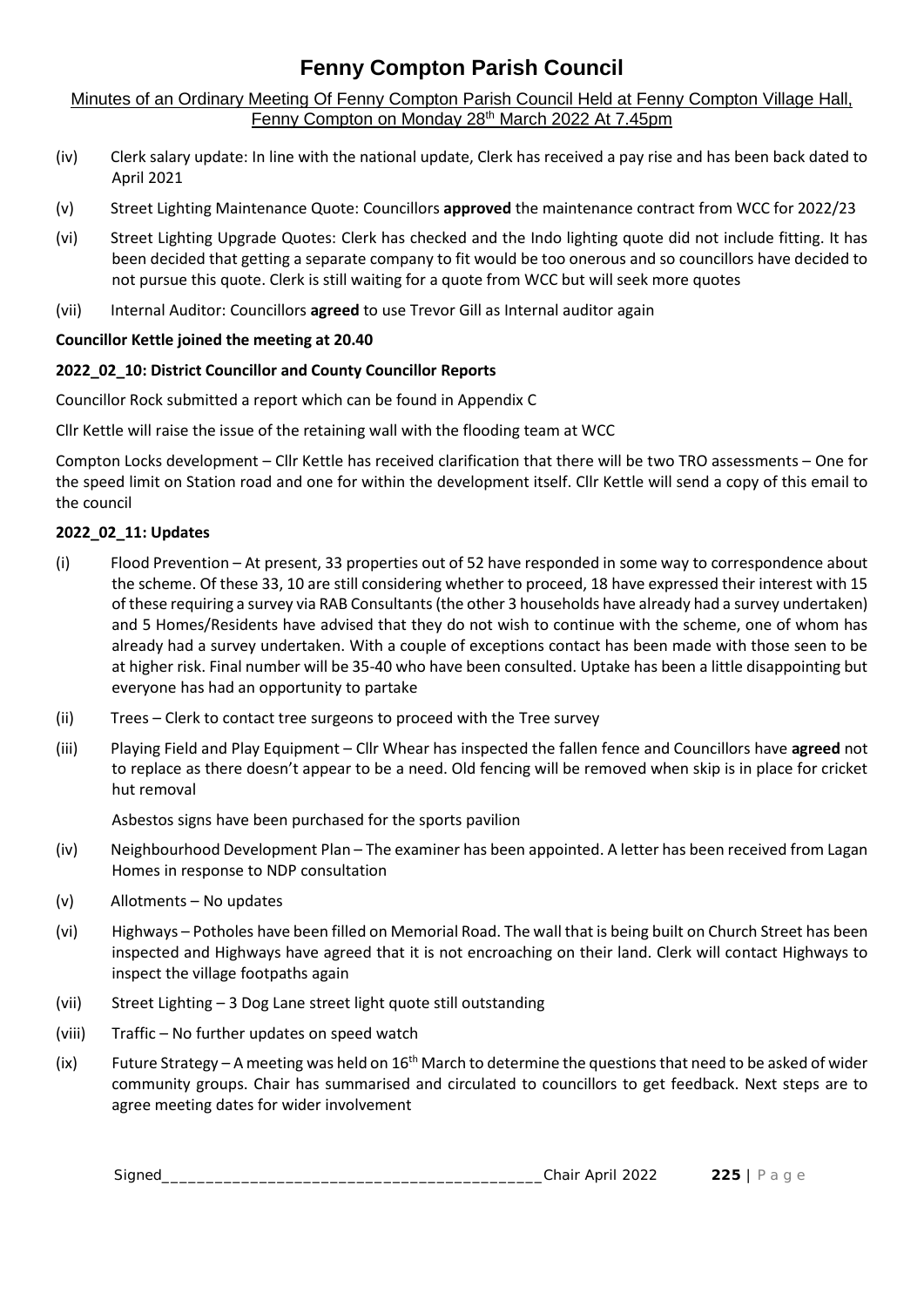Minutes of an Ordinary Meeting Of Fenny Compton Parish Council Held at Fenny Compton Village Hall, Fenny Compton on Monday 28<sup>th</sup> March 2022 At 7.45pm

(x) Latest Code of Conduct – Councillors previously adopted the code of conduct but as it has now been through the necessary approval channels at SDC it will now be put on the website

# **2022\_02\_12: Items to Publicise**

- (i) Playground survey responses
- (ii) Wildlife area responses
- (iii) Lankett footpath
- (iv) Speed limit updates

# **2022\_02\_13: Future Discussion**

2021/22 Year End, Fixed asset register, Audit and AGAR

# **2022\_02\_14: Date of next meeting**

The next meeting planned is an Ordinary Meeting scheduled for Monday 25<sup>th</sup> April

### **MEETING CLOSED 21.15**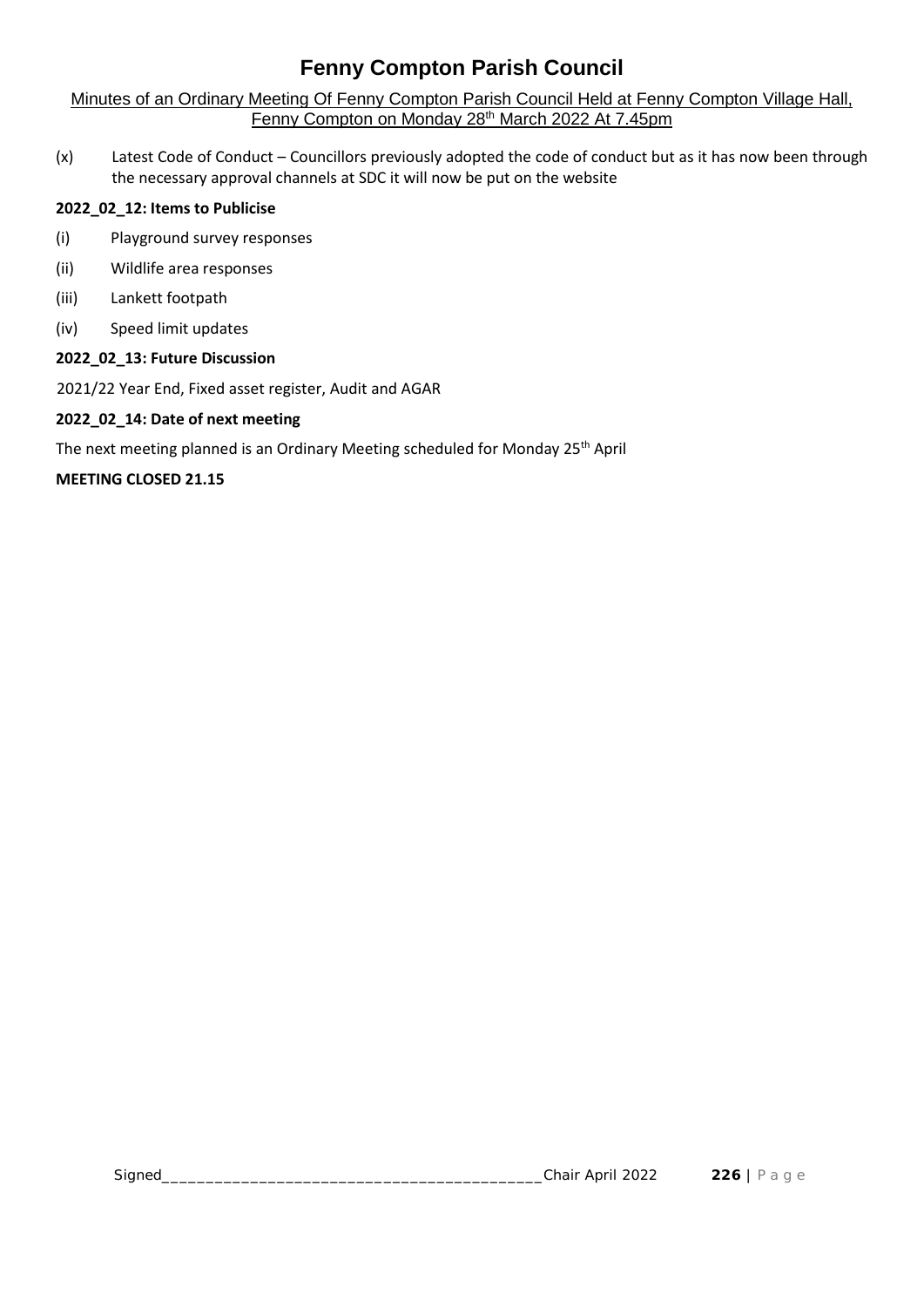### Minutes of an Ordinary Meeting Of Fenny Compton Parish Council Held at Fenny Compton Village Hall, Fenny Compton on Monday 28<sup>th</sup> March 2022 At 7.45pm

#### **Appendix A**

| <b>February Financial Administration</b>             |          |            |
|------------------------------------------------------|----------|------------|
| <b>Balances:</b> (See attached bank reconciliation)  |          | £          |
| <b>Traffic Management</b>                            | 2,135.82 |            |
| <b>Flood Relief Grant</b>                            | 2,395.56 |            |
| <b>WCC Flood Attenuation Grant</b>                   |          |            |
| Over 8's Play Area                                   | 604.23   |            |
| <b>NP Plan Projects</b>                              | 1,397.83 |            |
| Allotments                                           | 250.00   |            |
| Defibrilator                                         | 2,021.38 |            |
| Other                                                | 0.09     |            |
| <b>30 Day Notice (Allocated Reserves)</b>            |          | 8,804.91   |
| <b>Cotters Croft</b>                                 | 5,242.68 |            |
| PC Balance                                           | 4,757.32 |            |
| 12 Month Partial Withdrawal (High interest deposit): |          | 10,000.00  |
| <b>Deposit Account (Unallocated Reserves)</b>        |          | 15,387.59  |
| <b>Current Account</b>                               |          | 5,629.43   |
| <b>Total Balances (See Bank Reconciliation)</b>      |          | 39,821.94  |
| Less Payments (See agenda item 10)                   |          |            |
| Lydia Cox (Mar Salary & Expenses)                    | (520.75) |            |
| SDC (Pension contribution Mar                        | (127.16) |            |
| Utility Warehouse (Electricity)                      | (11.64)  |            |
| Yu Energy (Street Lights)                            | (333.15) |            |
| <b>WCC (Streetlighting Maintenance)</b>              | (247.68) |            |
| WaterPlus (Sports Pav Water)                         | (32.90)  |            |
| Mick Jones (Village grass cut & Maintenance)         | (600.00) |            |
| <b>Current Account</b>                               |          | (1,873.28) |
| <b>Total Balances carried forward</b>                |          | 37,948.66  |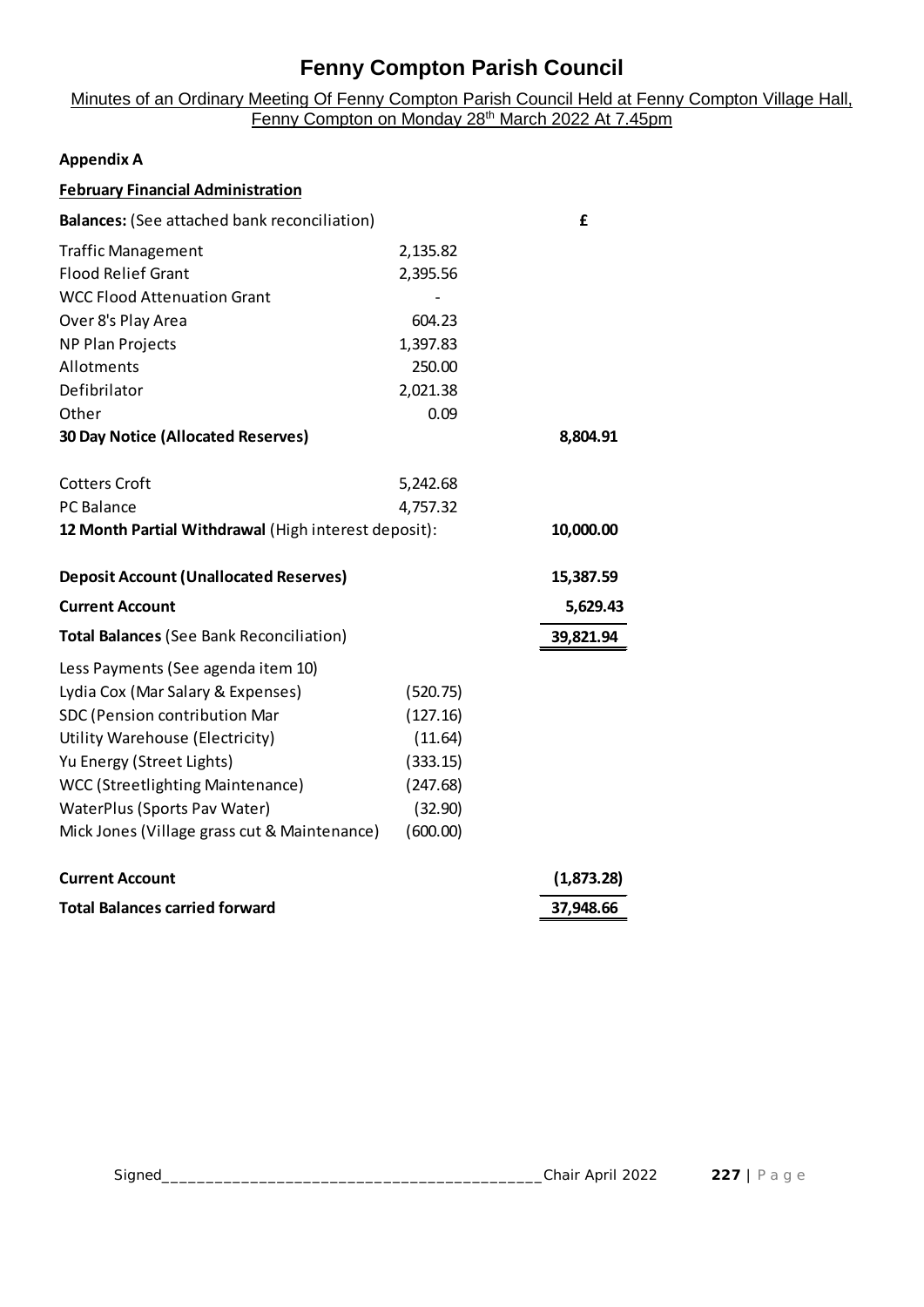Minutes of an Ordinary Meeting Of Fenny Compton Parish Council Held at Fenny Compton Village Hall, Fenny Compton on Monday 28<sup>th</sup> March 2022 At 7.45pm

|          | £         |
|----------|-----------|
|          | 8,804.91  |
|          | 10,000.00 |
|          | 15,387.59 |
| 5,731.66 |           |
|          |           |
| (102.24) |           |
|          |           |

| <b>Current Account</b>             | 5,629.43  |           |
|------------------------------------|-----------|-----------|
| <b>Total Bank</b>                  |           | 39,821.94 |
| Cash Book Balance b/f              | 37,324.22 |           |
| Add receipts since last meeting:   |           |           |
| <b>Bank Interest</b>               | 0.17      |           |
| <b>NDP Grant</b>                   | 2,285.00  |           |
| SDC Verge maintenance contribution | 212.56    |           |
| <b>Total Cash Book</b>             |           | 39,821.94 |

### **Appendix C - District Councillor for Napton and Fenny Compton Report**

**Nazanin Zaghari-Ratcliffe:** I thought I would start this report with some really good news. The release and return to the UK of Nazanin is something that has touched me personally. Although this is both a national and international story, it is a local one too. As you may have read elsewhere, Nazanin and Richard Ratcliffe have relatives living in our own council ward and I have been in close contact with the family doing what small things I could (which to be honest was not much), over the past few years. Constituents' case work rarely has such a high profile, but it is not unique in that sometimes there is little councillors can do to help, however I and my colleagues try if we can. I have brought the matter up at successive meetings of the District Council in recent months gaining the full support of the Council with an approach to Foreign office. I would not claim this has had any significant weight in influencing affairs in Westminster but one can only try.

We all wish the family a return to normal life and a chance to rebuild their lives after all these difficulties. As the Radcliffe family have pointed out, there are others still suffering who should not be forgotten.

Signed<br>Signed<br>Signed<br>Signed<br>Signed<br>Signed<br>Signed<br>Signed<br>Signed<br>Signed<br>Signed<br>Signed<br>Signed<br>Signed<br>Signed<br>Signed<br>Signed<br>Signed<br>Signed<br>Signed<br>Signed<br>Signed<br>Signed<br>Signed Signed Signed Signed Signed Signed Signed Signed Signe **Ukraine:** Staying on the international theme and its local effects, the dreadful situation in Ukraine is of deep concern. The Home Office is working on visa and entry schemes for Ukrainian refugees although at the time of writing the response has been slow and unsatisfactory. Communities in Warwickshire have responded with customary generosity and offers to help. From experience with recent refugee arrivals, local Council officials know that there could be a sudden acceleration in numbers of refugees at short notice. Depending on numbers, there may be pressures in terms

| Signed | Chair April 2022 | 228.<br>ຼ |
|--------|------------------|-----------|